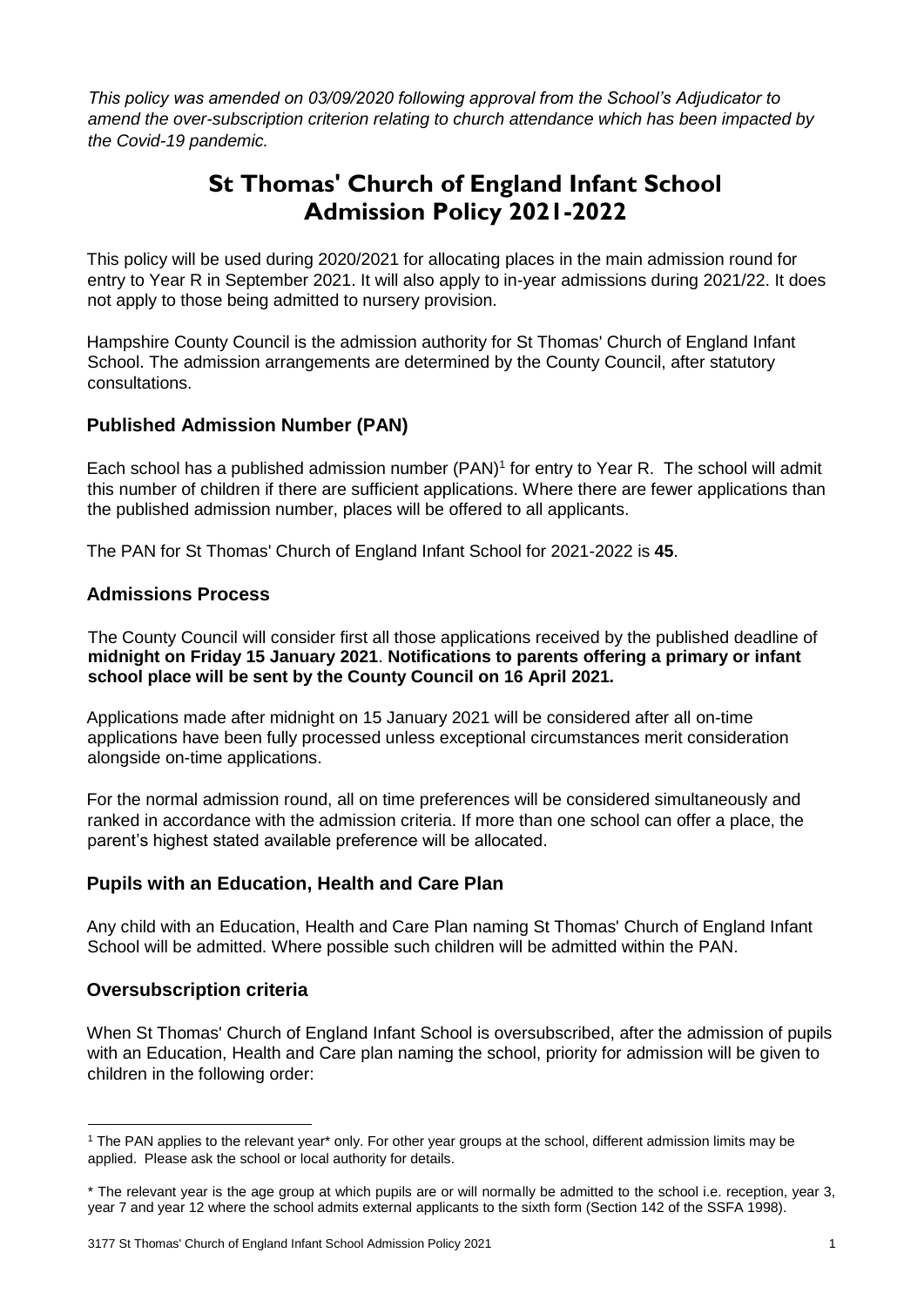- 1. Looked after children or children who were previously looked after *(see definition i).*
- 2. (For applications in the normal admission round only) Children or families with an exceptional medical and/or social need *(see definition ii)*. Supporting evidence from a professional is required such as a doctor and/or consultant for medical needs or a social worker, health visitor, housing officer, the police or probation officer for social needs. This evidence must confirm the child or family's medical or social need and why that need(s) makes it essential that the child attends St Thomas' Church of England Infant School rather than any other. If evidence is not submitted by the application deadline, the medical and/or social need cannot be considered.
- 3. Children of staff *(see definition iii)* who have, (1) been employed at St Thomas' Church of England Infant School for two or more years at the time at which the application for admission to the school is made, or (2) have been recruited to fill a vacant post for which there is a demonstrable skill shortage.

4. Children living **in** the catchment area *(see definition iv)* of St Thomas' Church of England Infant School who at the time of application have a sibling *(see definition v)* on the roll of St Thomas' Church of England Infant School or the linked junior school, Woolton Hill Junior School, who will still be on roll at the time of admission. [See criterion 7 for additional children who may be considered under this criterion.]

- 5. Children living **in** the catchment area of St Thomas' Church of England Infant School with a parent who is an active member of the Church of England *(see definition vii)* and who requests admission on denominational grounds and provides relevant evidence\*.
- 6. Other children living **in** the catchment area of St Thomas' Church of England Infant School*.*
- 7. Children living **out** of the catchment area of St Thomas' Church of England Infant School who at the time of application have a sibling *(see definition v)* on the roll of St Thomas' Church of England Infant School or the linked junior school, Woolton Hill Junior School, who will still be on roll at the time of admission. [Where a sibling was allocated a place at the school or Woolton Hill Junior School in the normal admission round in a previous year because the child was displaced *(see definition vi)* from the catchment school for their address, the application will be considered under criterion 4, above, subject to the siblings still living in the catchment area for the school from which they were displaced. In future normal admissions rounds a younger sibling will be considered to have been displaced where they were allocated a place at the school or linked junior school under this criterion as a consequence of their elder sibling's displacement and are still living in the catchment area for the school from which they were displaced].
- 8. Children living **out** of the catchment area of St Thomas' Church of England Infant School with a parent who is an active member of the Church of England *(see definition vii)* and who requests admission on denominational grounds and provides relevant evidence\*.
- 9. Other children.

# *Definitions*

(i) Looked after children are defined as those who are (a) in the care of a local authority, or (b) being provided with accommodation by a local authority in the exercise of their social services functions (see the definition in section 22(1) of the Children Act 1989). Previously looked after children are those who were looked after but immediately after being looked after became subject to an adoption order, child arrangements order, or special guardianship order. An adoption order is an order under section 46 of the Adoption and Children Act 2002 or section 12 of the Adoption Act 1976. Child arrangements orders are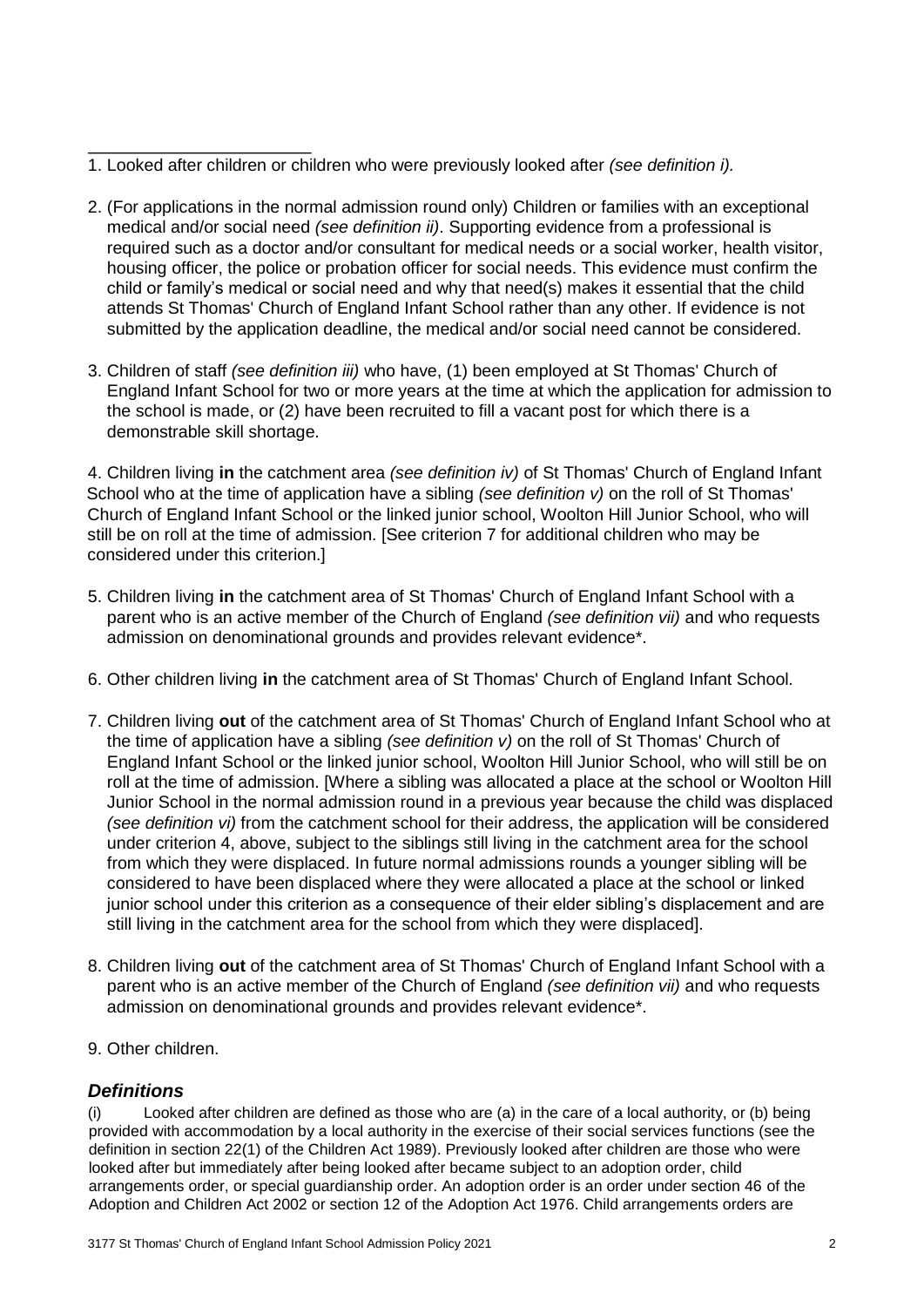defined in section 8 of the Children Act 1989, as amended by section 12 of the Children and Families Act 2014. Child arrangements orders replace residence orders and any residence order in force prior to 22 April 2014 is deemed to be a child arrangements order. Section 14A of the Children Act 1989 defines a 'special guardianship order' as an order appointing one or more individuals to be a child's special guardian (or special guardians). Previously looked after children also includes those who appear (to the admission authority) to have been in state care outside of England and ceased to be in state care as a result of being adopted. A child is regarded as having been in state care outside of England if they were in the care of or were accommodated by a public authority, a religious organisation, or any other provider of care whose sole or main purpose is to benefit society.

(ii) Applicants will only be considered under this criterion if on the application form (online or paper) they have ticked the appropriate box explicitly indicating that they wish for their application to be considered under medical / social need. 'Medical need' does not include mild medical conditions, such as asthma or allergies. 'Social need' does not include a parent's wish that a child attends the school because of a child's aptitude or ability or because their friends attend the school or because of routine childminding arrangements. Priority will be given to those children whose evidence establishes that they have a demonstrable and significant need to attend a particular school. Equally this priority will apply to children whose evidence establishes that a family member's physical or mental health or social needs mean that they have a demonstrable and significant need to attend a particular school. Evidence must confirm the circumstances of the case and must set out why the child should attend a particular school and why no other school could meet the child's needs. Providing evidence does not guarantee that a child will be given priority at a particular school and in each case a decision will be made based on the merits of the case and whether the evidence demonstrates that a placement should be made at one particular school above any other.

(iii) 'Staff' includes all those on the payroll of the school who (specific to clause (1)) have been an employee continuously for two years at the time of application. 'Children of staff' refers to situations where the staff member is the natural parent, the legal guardian or a resident step parent.

(iv) A map of the school's catchment area is available on the school's details page of the Hampshire County Council website [www.hants.gov.uk/educationandlearning/findaschool.](http://www.hants.gov.uk/educationandlearning/findaschool) 

(v) 'Sibling' refers to brother or sister, half brother or half sister, adoptive brother or adoptive sister, foster brother or foster sister, step brother or step sister living as one family unit at the same address. It will also be applied to situations where a full, half or adopted brother or sister are living at separate addresses. Criteria 4 and 7 include children who at the time of application have a sibling for whom the offer of a place at St Thomas' Church of England Infant School or Woolton Hill Junior School has been accepted, even if the sibling is not yet attending. It also includes, in the normal admissions round, children who have a sibling on roll in Year 2 at St Thomas' Church of England Infant School at the time of application, who are successful in gaining a place at Woolton Hill Junior School on the national notification date.

(vi) 'Displaced' refers to a child who was refused a place at the catchment school in the normal admissions round having named it in the application and was not offered a higher named preference school.

(vii) 'Active member of the Church of England' is defined as attending worship at a Church of England church at least twice a month for the previous two years before the date of application\*. Parents applying under criterion 5 or 8 must complete a Supplementary Information Form (SIF) which asks for declaration and verification of active membership. The SIF is available to download and print from the County website [\(www.hants.gov.uk/admissions\)](http://www.hants.gov.uk/admissions) or from the school on request. It cannot be completed online. The completed SIF must be returned to the school by the application deadline\*.

\*In the event that during the period specified for attendance at worship the Christian church has been closed for public worship and has not provided alternative premises for that worship, the requirements of these arrangements in relation to attendance will only apply to the period when the church or alternative premises have been available for public worship.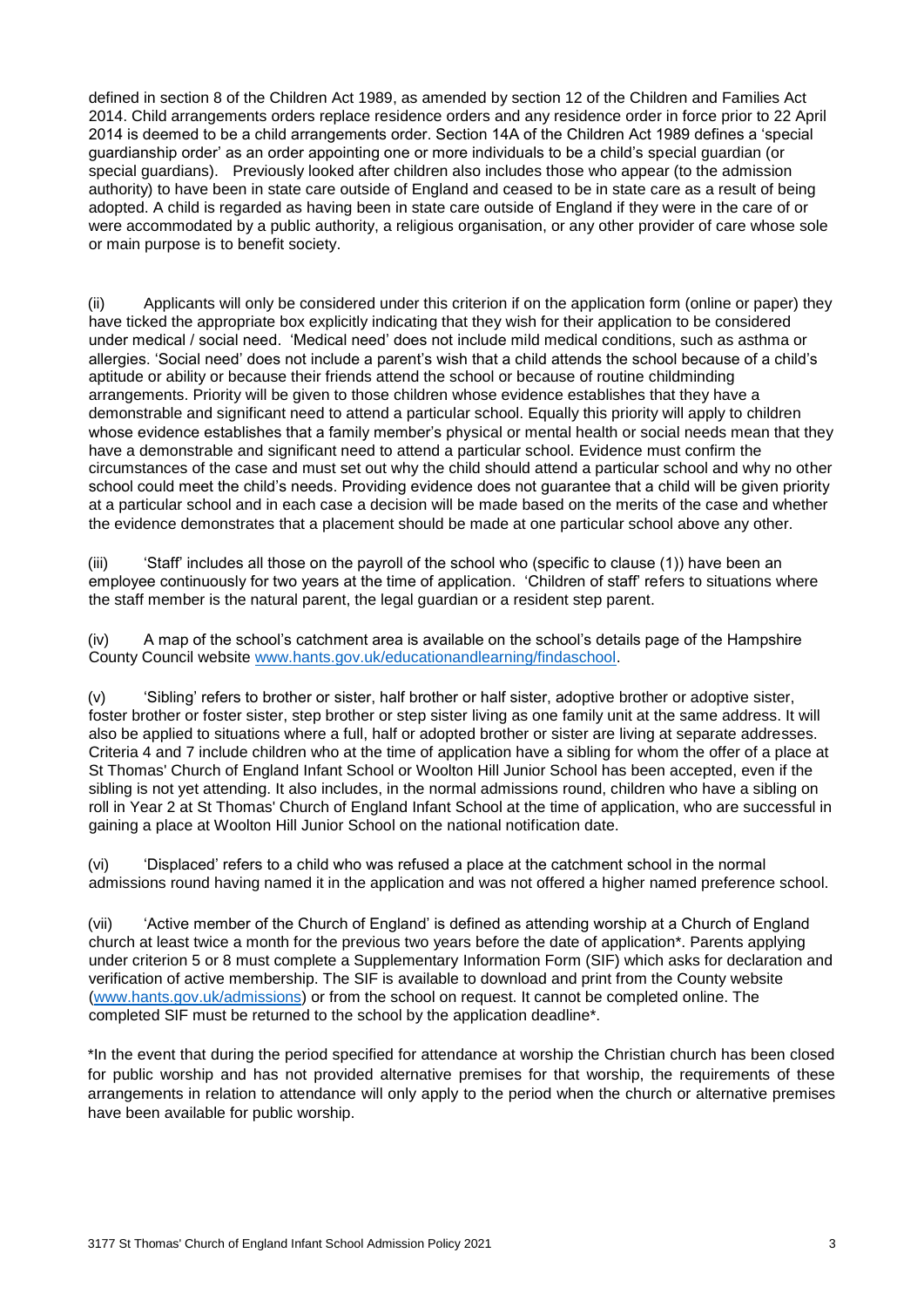# **Tie-breaker**

If the school is oversubscribed from within any of the above categories, straight line distance will be used to prioritise applications; applicants living nearer the school have priority. Distances will be measured from the Ordnance Survey home address point to the school address point using Hampshire County Council's Geographic Information Systems (GIS). Distances to multiple dwellings will give priority to the ground floor over the first floor and so on. On individual floors, distances will be measured to the stairs leading to the communal entrance. Where two or more applicants are equidistant, random allocation will be used to allocate the place. An explanation of the random allocation procedure is available on the County website. This method of prioritising admissions will also apply to any 'school specific' criterion unless otherwise stated in the school's brochure.

# **Additional Information**

# **Permanent Residence**

The child's permanent residence is where they live, normally including weekends and during school holidays as well as during the week, and should be used for the application. The permanent address of children who spend part of their week with one parent and part with the other, at different addresses, will be the address at which they spend most of their time.

# **Multiple births**

Where a twin or child from a multiple birth is offered the last place available within the PAN, any further twin or child of the same multiple birth will also be offered a place, if the parents so wish, even though this may raise the number in the year group above the school's PAN.

# **Fair Access placements by the local authority**

Outside the normal admission round, it may sometimes be necessary for a pupil to be placed by the local authority, or a local placement panel acting on behalf of the authority, in a particular school even if there is a waiting list for admission. Such placements will be made in accordance with Hampshire County Council's Fair Access Protocol. The Protocol is based on legislation and government guidance.

# **Waiting lists**

Waiting lists will be established for each year group where more applications are received than places available. For main round admissions to Year R, the waiting list will be maintained centrally by the local authority until 31 August 2021. At all other times, and for other year groups, waiting lists will be operated by schools on behalf of the local authority.

Any places that become available will be offered to the child at the top of the list on the day the place became available. The waiting list is ordered according to the criteria of the admission policy with no account being taken of the length of time on the waiting list or any priority order expressed as part of the main admission round. Fair Access admissions and school closure arrangements will take priority over the waiting list.

The waiting list will be reviewed and revised –

- each time a child is added to, or removed from, the waiting list:
- when a child's changed circumstances affect their priority;

For entry to Year R, the waiting list will remain open until 31 August 2022, at which point all names will be removed. For all other year groups, waiting lists will remain open until 31 August of each